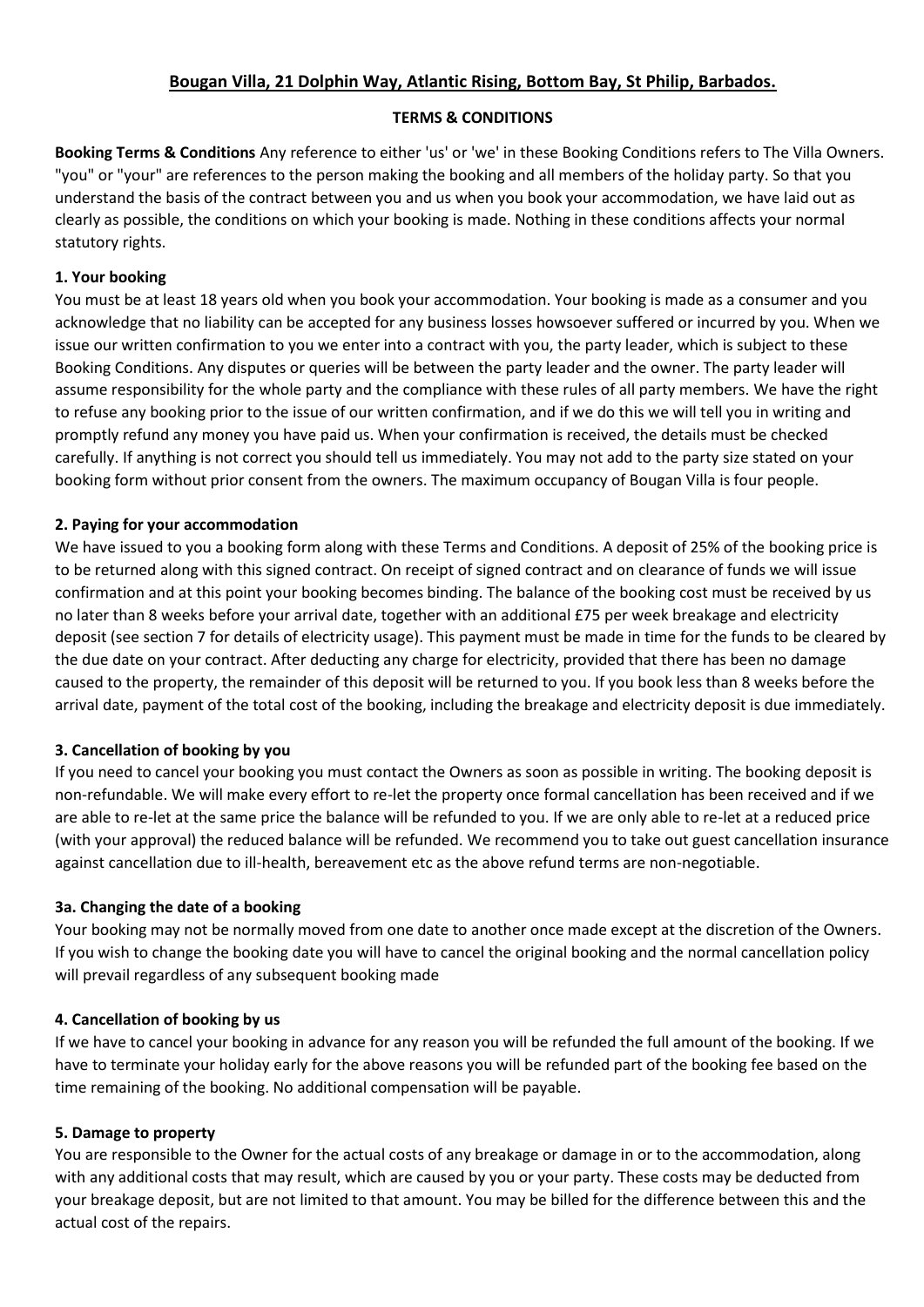## **6. Accidents, injury and personal property**

The Owners shall have no liability to you for the death or personal injury to you or any member of your party while staying at Bougan Villa. You must take all necessary steps to safeguard your personal property. No liability to you is accepted in respect of damage to or loss of such property. The floor tiles can be slippery when wet so please take extra care.

### **7. Electricity**

Electricity is metered and any usage over and above 150kwh per week will be charged at the end of your stay at the rate prevailing at the time. Prudent use of air conditioning will keep this to a minimum and normal usage will not incur any charge. The air conditioning units in the bedrooms are extremely effective and get the room to the required temperature within a couple of minutes and therefore do not need to be left on when you are not in the bedroom. The electricity meter is on the side of the property next to the drive, please feel free to note the readings yourself on arrival and departure. Please ensure air conditioning is turned off on departure.

#### **8. Website and advertisements**

The Owners aim to ensure that the information and descriptions provided are accurately conveyed on any websites and any authorized third-party websites or advertisements. There may be small differences between the actual accommodation and its description as we are always seeking to improve services and facilities. Occasionally, problems mean that some facilities or services become unavailable, and if this is the case we will tell you as soon as reasonably practical after we have been made aware of the situation. Similarly, we cannot accept responsibility for any changes or closures to local area amenities or attractions mentioned on the website or advertised elsewhere. There are many unauthorised websites listing holiday cottages. We cannot accept responsibility for the descriptions on these sites.

#### **9. Swimming Pool, Terrace, Roof Terrace, and Garden**

You are responsible for your own safety whilst using the pool, terrace, deck and garden as they are unattended. All reasonable care must be taken by you. Children must be supervised by an adult at all times. If the pool or any pool equipment is damaged you will be charged the full replacement cost. The swimming pool is unheated. The area around the pool and the terrace can be slippery when wet so please take extra care.

#### **10. During your stay**

The Owner or any representative of the owner is entitled to refuse to hand over to you or to repossess the accommodation if they reasonably believe that any damage is likely to be caused by you or your party or can repossess the accommodation if damage has been caused. You cannot allow more people than you have booked to stay in the accommodation, nor can you significantly change the makeup of the party during the duration of your stay in the accommodation nor can you take a pet into the accommodation unless it has been arranged in advance and it is shown on your confirmation. If you do so the Owner can refuse to hand over the accommodation to you or can repossess it. You may not carry out any form of trade or business from the property unless agreed with the Owner in advance, and you may not sub-let any part of the buildings. The villa is entirely non-smoking and you agree not to smoke in any part of the house. The villa is in a quiet residential area, you must pay due consideration to the neighbours and avoid latenight noise, particularly outside. We will treat contravention of any of these rules as a cancellation by you and Section 4 will apply. You must allow the Owner or any representative of the Owner access at any reasonable time during your stay.

**11. Pets** The villa is strictly pet free.

**12. Cleaning** You agree to keep the accommodation clean and tidy as found and leave the accommodation in a similar condition. The following basic level of cleanliness is required on departure: Hob and oven clean and fat-free. Crockery and cutlery washed/dried and put away. Toilets clean. Obvious spills and stains removed. Any furniture moved restored to original position. Barbeque clean, fat-free and emptied of ash and coals. Bins emptied into dustbin (please ensure all rubbish in dustbin is contained within tied bags) and bottles taken to bottle bank (located in the Six Roads supermarket car park) . No loose bin bags to be left outside the property. Failure to meet this standard will result in a cleaning charge against your deposit.